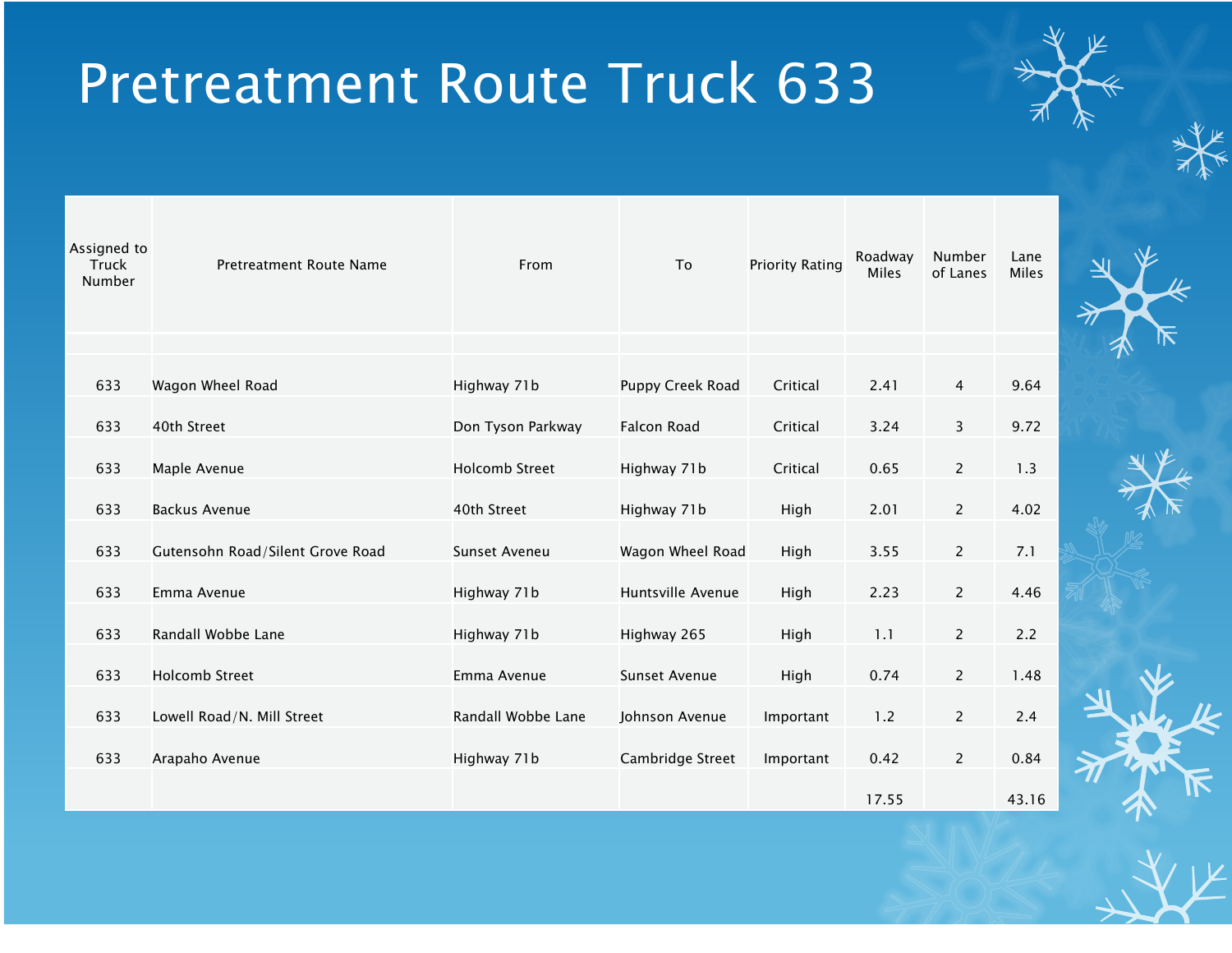

| Assigned<br>to Truck<br>Number | <b>Pretreatment Route Name</b>     | From                 | To                       | <b>Priority Rating</b> | Roadway<br>Miles | Number<br>of Lanes | Lane<br><b>Miles</b> |  |
|--------------------------------|------------------------------------|----------------------|--------------------------|------------------------|------------------|--------------------|----------------------|--|
|                                |                                    |                      |                          |                        |                  |                    |                      |  |
| 634                            | Huntsville Avenue/Elm Springs Road | Oak Grove Road       | Parson Hills Road        | Critical               | 5.84             | 4                  | 23.36                |  |
| 634                            | Butterfield Coach Road             | Parsons Road         | Don Tyson<br>Parkway     | Critical               | 1.86             | $\overline{4}$     | 7.44                 |  |
| 634                            | Jones Road                         | Harber Avenue        | Highway 412              | Critical               | 0.75             | $\overline{4}$     | 3                    |  |
| 634                            | Monitor Road/Woodcliff Road        | Emma Avenue          | <b>Woodcliff Drive</b>   | High                   | 0.81             | 2                  | 1.62                 |  |
| 634                            | Harber Avenue                      | 48th Street          | Highway 112              | High                   | 2.53             | $\overline{4}$     | 10.12                |  |
| 634                            | Mountain Road                      | Highway 265          | <b>Monitor Road</b>      | High                   | 0.77             | $\overline{4}$     | 3.08                 |  |
| 634                            | Monitor Road/North Mountain Road   | Woodcliff Road       | Highway 264              | High                   | 2.6              | $\overline{2}$     | 5.2                  |  |
| 634                            | West Robinson                      | Highway 71b          | Cambridge Street         | High                   | 0.5              | $\overline{c}$     | 1                    |  |
| 634                            | West End Street                    | West Robinson Avenue | <b>Backus Avenue</b>     | High                   | 1.99             | $\overline{c}$     | 3.98                 |  |
| 634                            | Johnson Avenue                     | Highway 71b          | <b>Commercial Street</b> | Important              | 0.55             | $\overline{c}$     | 1.1                  |  |
|                                |                                    |                      |                          |                        | 18.2             |                    | 59.9                 |  |

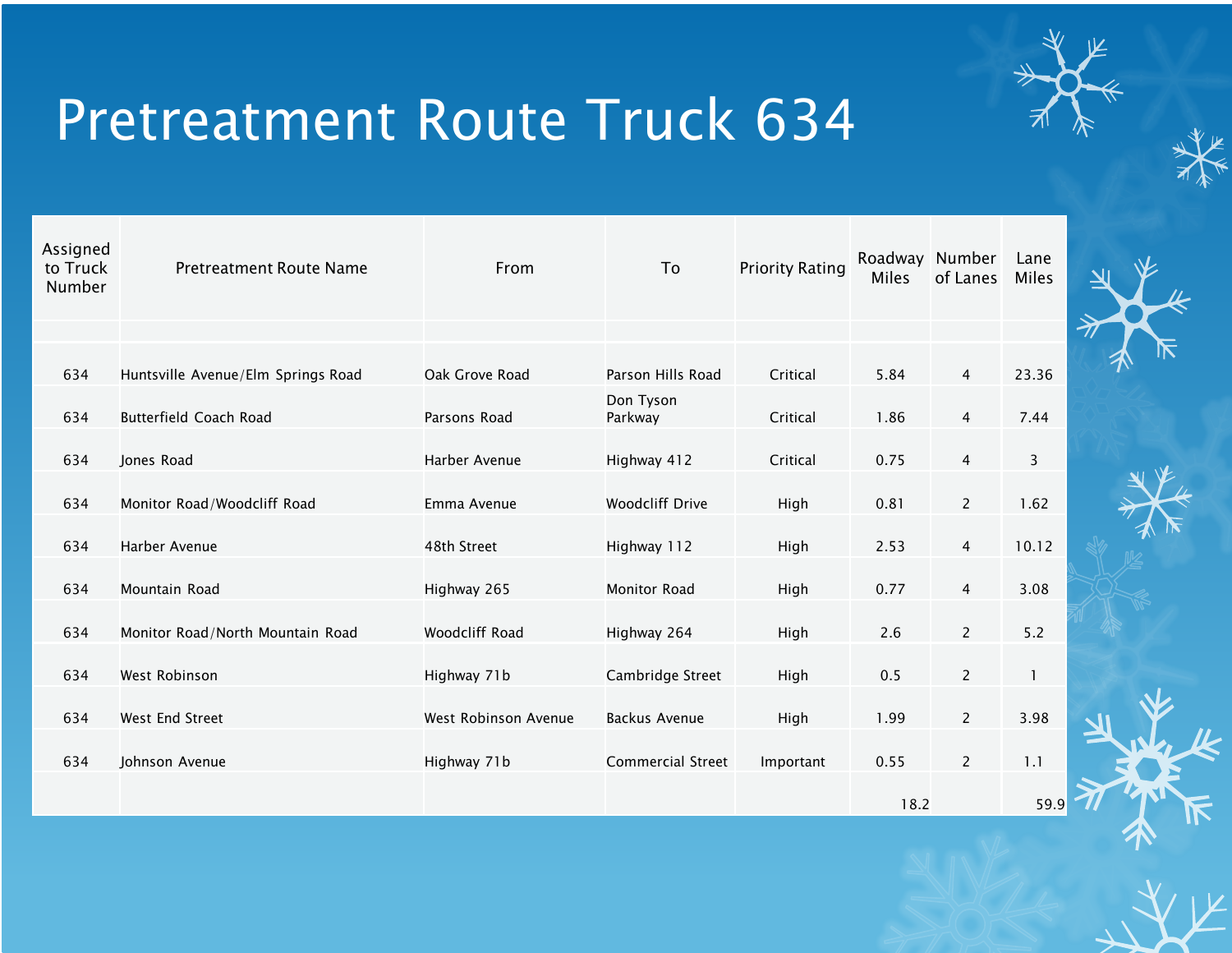| Assigned to<br><b>Truck</b><br>Number | Pretreatment Route Name      | From                          | To                     | <b>Priority Rating</b> | Roadway<br>Miles | Number<br>of Lanes | Lane<br><b>Miles</b> |  |
|---------------------------------------|------------------------------|-------------------------------|------------------------|------------------------|------------------|--------------------|----------------------|--|
|                                       |                              |                               |                        |                        |                  |                    |                      |  |
| 653                                   | Don Tyson Parkway            | 48th Street                   | <b>Hylton Road</b>     | Critical               | 5.47             | 4                  | 21.88                |  |
| 653                                   | <b>Turner Street</b>         | Caudle Avenue                 | Lakeview Drive         | Critical               | 2.65             | $\overline{2}$     | 5.3                  |  |
| 653                                   | Lakeview Drive/Powell Street | Highway 71b                   | Highway 412            | Critical               | 1.79             | $\overline{2}$     | 3.58                 |  |
| 653                                   | 48th Street                  | Don Tyson Parkway             | Sunset Avenue          | Critical               | 1.5              | 3                  | 4.5                  |  |
| 653                                   | <b>Electric Avenue</b>       | <b>Butterfield Coach Road</b> | Highway 265            | High                   | 1.38             | 3                  | 4.14                 |  |
| 653                                   | 48th Street                  | Elm Springs Road              | Sunset Avenue          | High                   | 1.33             | 3                  | 3.99                 |  |
| 653                                   | Johnson Road                 | Sunset Aveneu                 | Johnson City<br>Limits | High                   | 2.38             | $\overline{2}$     | 4.76                 |  |
| 653                                   | Carley Road                  | Sunset Aveneu                 | Magnolia Drive         | High                   | 1.96             | $\overline{2}$     | 3.92                 |  |
|                                       |                              |                               |                        |                        |                  |                    |                      |  |
| 653                                   | Chapman Avenue               | 40th Street                   | Cambridge Street       | High                   | 1.32             | $\overline{2}$     | 2.64                 |  |
| 653                                   | Cambridge Street             | West Robinson Avenue          | Don Tyson<br>Parkway   | High                   | 1.02             | $\overline{2}$     | 2.04                 |  |
| 653                                   | <b>Meadow Avenue</b>         | Highway 71b                   | Park Street            | Important              | 0.77             | $\overline{2}$     | 1.54                 |  |
|                                       |                              |                               |                        |                        | 21.57            |                    | 58.29                |  |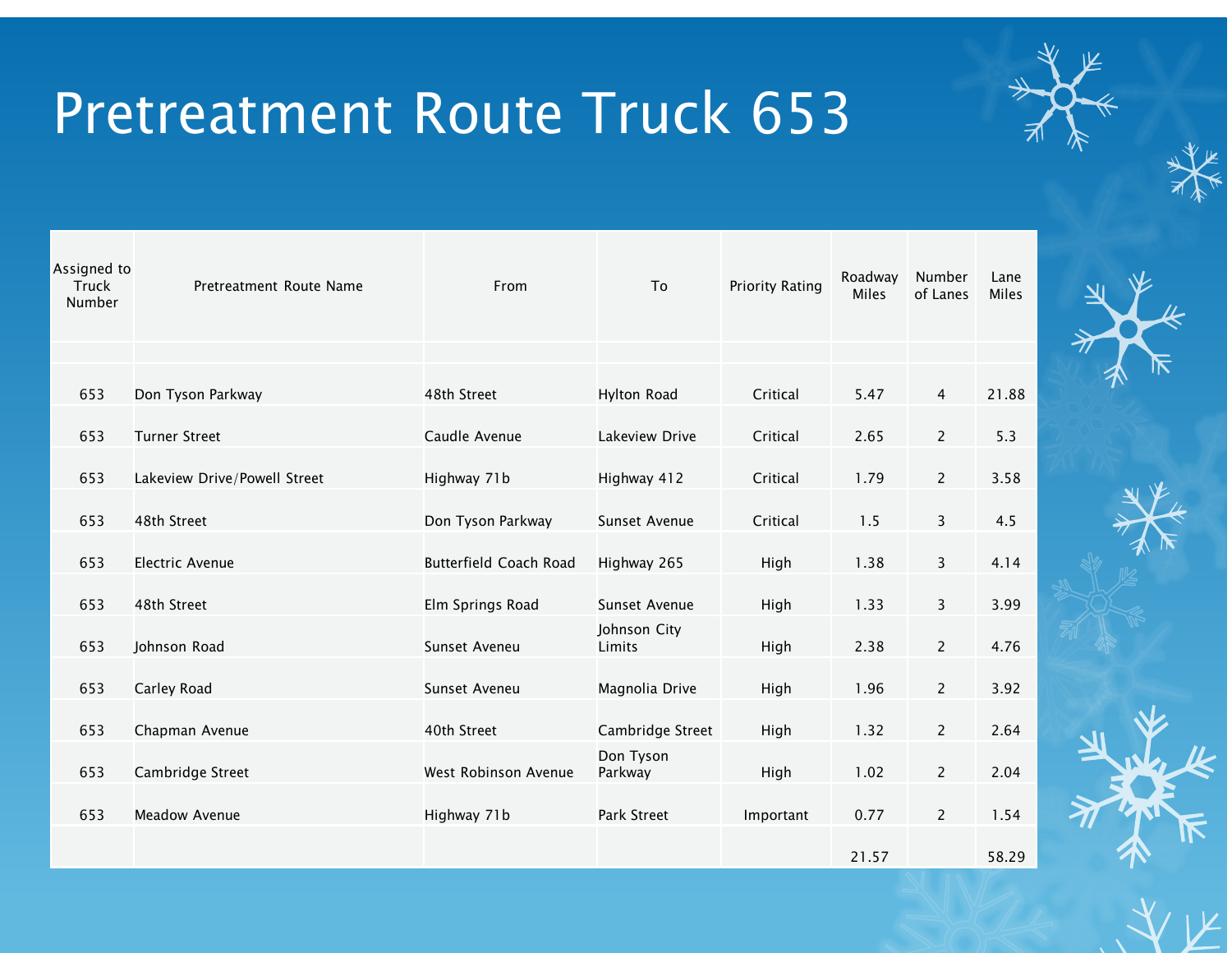